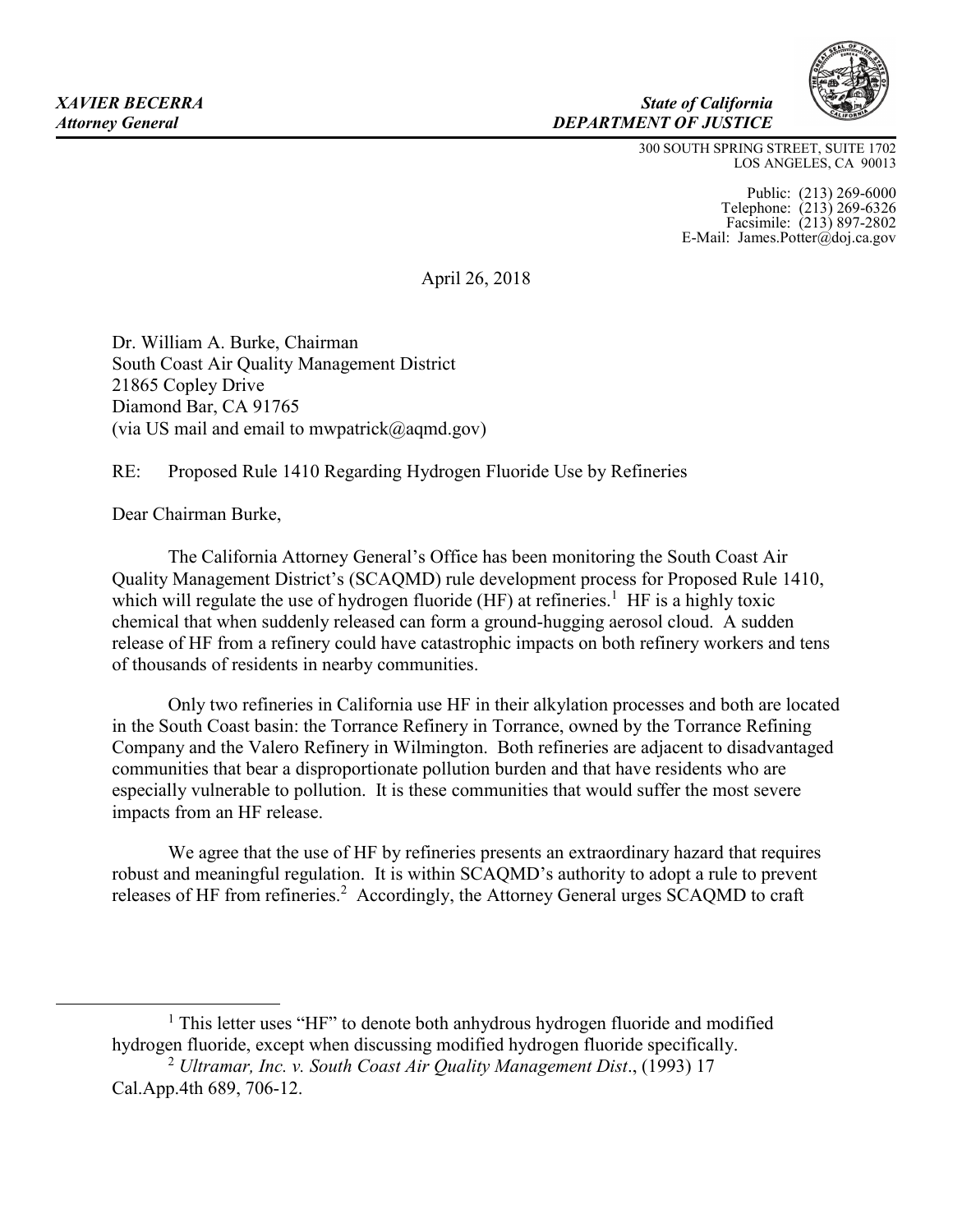Proposed Rule 1410 in a manner that provides the neighboring environmental justice communities the maximum protection possible. 3

## **Environmental Justice Considerations**

Refineries emit numerous chemicals that add substantially to the pollution burden on the communities adjacent to them, commonly low-income communities and communities of color. 4 Both the Torrance and Valero Refineries are adjacent to disadvantaged communities that already bear a disproportionate pollution burden and have residents who are especially vulnerable to pollution. The Torrance Refinery is adjacent to the Harbor Gateway South neighborhood, which is among the most pollution-burdened communities in the state. CalEnviroScreen ranks the Harbor Gateway South neighborhood in the 95th percentile for combined pollution and vulnerability and the 99th percentile when considering the pollution burdens alone.<sup>5</sup> The community faces extraordinarily high housing costs and unemployment. Furthermore, the community is overwhelmingly made up of people of color, with more than 83% being Hispanic, African American, or Asian American. Just to the east of Harbor Gateway South and downwind of the Torrance Refinery is the City of Carson, which has similar CalEnviroScreen rankings. Carson's population is 76% minority according to the 2010 U.S. Census, but several Carson census tracts closest to the Torrance Refinery range between 89-92% people of color.

The Valero Refinery is in a Wilmington neighborhood and is adjacent to the City of Long Beach. The neighborhoods surrounding the Valero refinery are also among the most burdened in the state; they rank in the 90th percentile or higher for overall pollution burden. These communities' proximity to the port and major freeways expose them to among the very highest diesel particulate matter levels in the state. Wilmington is nearly 90% Hispanic and upward of 90% of the population are considered impoverished. Wilmington residents have heart attack rates that are higher than 79% of the rest of the state, which indicates a high cardiovascular disease rate in that community. According to OEHHA, people with cardiopulmonary disease

<sup>&</sup>lt;sup>3</sup> The Attorney General provides these comments pursuant to his independent power and duty to protect the natural resources of the State from pollution, impairment, or destruction in furtherance of the public interest. Cal. Const., art. V, § 13; Cal. Govt. Code, §§ 12600-12; *D'Amico v. Board of Medical Examiners,* (1974) 11 Cal.3d 1, 14-15. These comments are made on behalf of the Attorney General and not on behalf of any other California agency or office.

 $4$  A pending report by the Office of Environmental Health Hazard Analysis (OEHHA) finds that refineries typically discharge into the air almost two hundred chemicals with potential adverse health impacts. OEHHA, Analysis of Refinery Chemical Emissions and Health Effect, (Draft, September 2017) pp. iii-iv (hereafter OEHHA Refinery Report), https://oehha.ca.gov/media/downloads/faqs/refinerychemicalsreport092717.pdf.

 $5$  CalEnviroScreen is a screening tool created by OEHHA to rank communities in the state by their pollution burden and their overall vulnerability to the effects of pollution.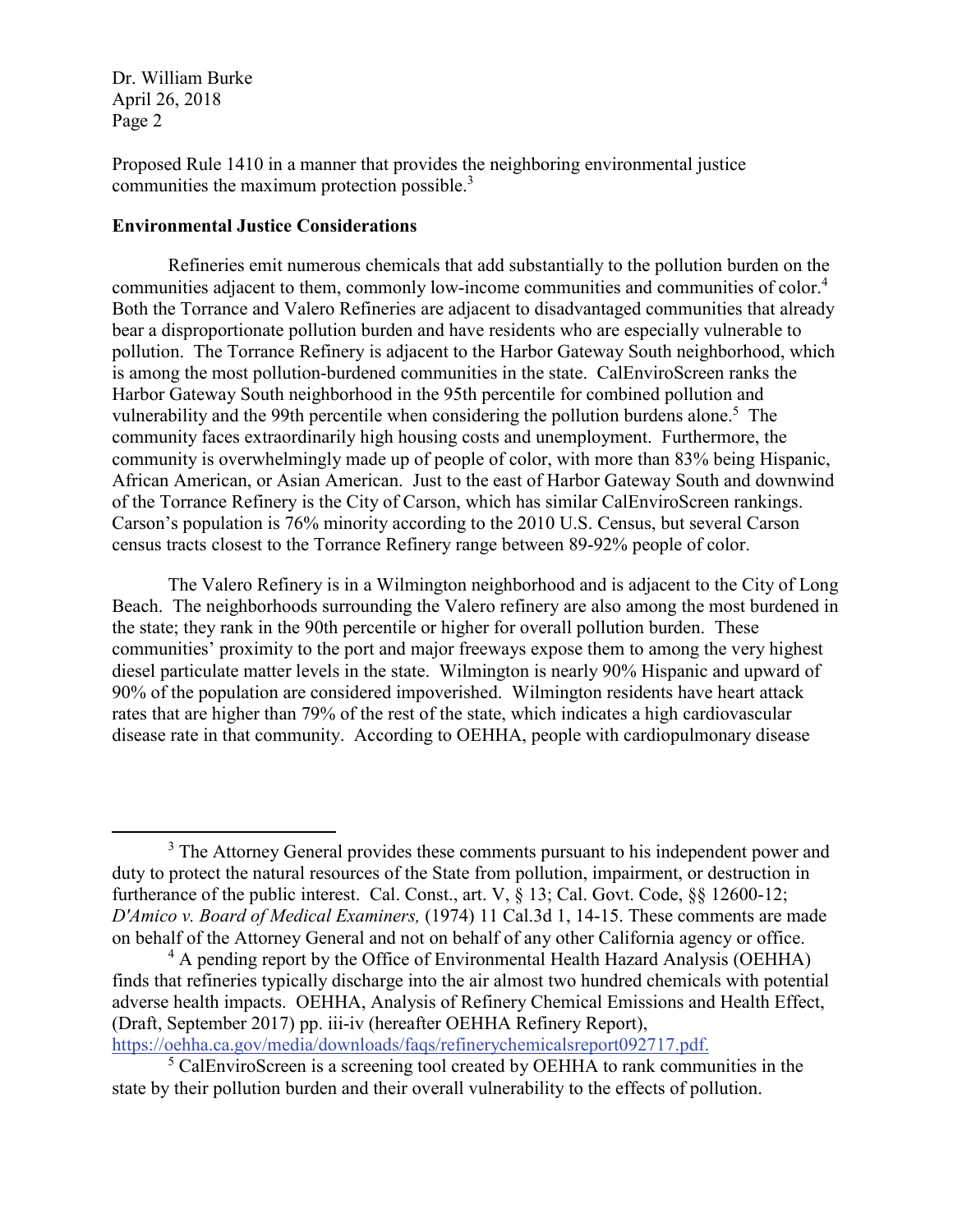may be more susceptible to negative health consequences of HF exposure.<sup>6</sup> Further, in Long Beach, the neighborhoods closest to the refinery have high concentrations of people of color.

# **There is an Inherent Risk of Future Refinery Accidents.**

The possibility of chemical releases from petroleum refineries can never be completely eliminated. Most obviously, earthquakes are an omnipresent risk in Southern California. Moreover, because petroleum refineries are large complex chemical processing plants, the risk of accidents, including those that cause fires and explosions, can be reduced but not eradicated. It is well-understood that federal, state, and local accident prevention programs, such as risk management plans and the modelling of worst case scenarios, can at best minimize the risk of accidental releases.<sup>7</sup> For this reason, chemical safety experts recognize a hierarchy of controls to prevent chemical accidents, with inherent safety measures such as the use of less hazardous materials being the first choice. 8

The history of HF releases and near-releases illustrates the unpredictability and difficulty of preventing future chemical accidents. The 1987 Texas City release of 40,000 pounds of HF occurred when refinery operators hoisted an unrelated piece of equipment above the HF storage tank, against refinery policy, and then accidentally dropped it. $9$  Also in 1987, an explosion and small release of HF from the Torrance Refinery occurred in 1987 because "a series of controllers and alarms [were] inoperable" and failed to detect an excess flow of HF.<sup>10</sup> Most recently, a confluence of eight distinct operational errors caused the February 2015 explosion in the electrostatic precipitator unit at the Torrance Refinery.<sup>11</sup> That explosion, according to the U.S. Chemical Safety Board (U.S. CSB), came close to damaging the HF alkylation unit.

As a result of this incident, *a near miss event occurred in the modified hydrofluoric acid (MHF) alkylation unit* when explosion debris nearly hit tanks in close proximity to the [electrostatic precipitator], each containing hydrofluoric acid (HF), water, hydrocarbons, and a chemical additive intended to reduce the amount of HF vaporized during a loss of containment event. $^{12}$ 

<sup>9</sup> United States Environmental Protection Agency, Hydrogen Fluoride Study, (1993) p. 113 (hereafter Hydrogen Fluoride Study).

 $^{10}$  *Id.*, at p. 114.

<sup>11</sup> U.S. CSB, Investigation Report, ExxonMobil Torrance Refinery, (May 2017) pp. 25- 48 (hereafter CSB Investigation Report).

<sup>12</sup> *Id.* at p. 6 (footnotes and citations omitted) (emphasis added).

 <sup>6</sup> OEHHA Refinery Report, at p. A-15.

 $740$  C.F.R. §§ 68.25, 68.69.

<sup>8</sup> U.S. EPA, Chemical Safety Alert: Safer Technology and Alternatives (2015) pp. 2-3 (hereafter Safer Technology); California Interagency Working Group on Refinery Safety, Improving Public and Worker Safety at Oil Refineries, 28-29 (2014); Cal. Code Regs., tit. 19, §§ 2735.3, 2762.13.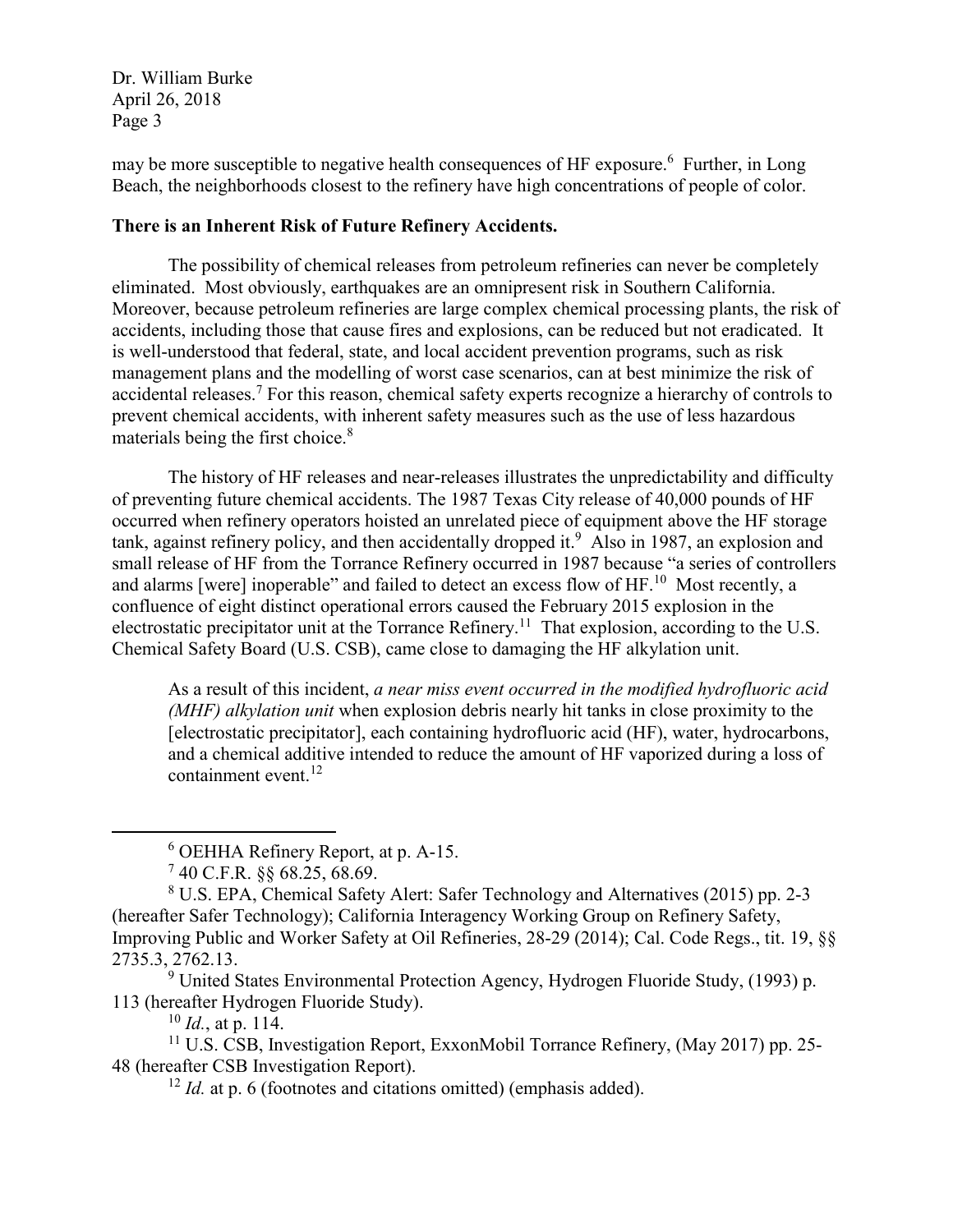# **HF is Highly Toxic and Prone to Drift in a Cloud.**

Even at low levels, HF gas can irritate the eyes, nose, and respiratory tract. It is easily absorbed through the skin and into body tissues, where it causes cell damage and malfunction.<sup>13</sup> At high levels of exposure, HF can cause death from an irregular heartbeat or from fluid buildup in the lungs.<sup>14</sup> In 1987, a release of approximately 40,000 pounds of HF from the Marathon Refinery in Texas City, Texas led to the evacuation of 85 square blocks and over 1,000 hospital visits.15 Over two years later, some victims continued to have symptoms, particularly breathing and eye problems.<sup>16</sup>

The toxicity of HF is exacerbated by its propensity to concentrate in dense clouds of toxic vapor. A sudden release of HF may "form a cloud containing both HF vapor and HF aerosol [a suspension of fine droplets]. . . . [A]nd thus adds to the hazards posed to workers and to the public."<sup>17</sup>

HF can travel significant distances downwind as a dense vapor and aerosol under certain accidental release conditions. Because HF can exist as an aerosol, the cloud can contain a substantially greater quantity of the chemical than otherwise would be the case. Thus, the potentially high concentration of HF in these dense vapor and aerosol clouds could pose a significant threat to the public, especially in those instances where HF is handled at facilities located in densely populated areas.<sup>18</sup>

Studies have found that HF clouds can migrate at least five miles at ground level, with lethal levels of HF extending as far as two miles away.<sup>19</sup>

<sup>&</sup>lt;sup>13</sup> *See* Centers for Disease Control and Prevention, *Hydrogen Fluoride*, https://emergency.cdc.gov/agent/hydrofluoricacid/basics/facts.asp.

 $14$  There are at least two known worker deaths from HF exposure. Hydrogen Fluoride Study*,* at p. 123.

<sup>&</sup>lt;sup>15</sup> Hydrogen Fluoride Study, at p. 113.

<sup>16</sup> Daval, et al, *A Community-Based Epidemiologic Study of Health Sequelae of Exposure to Hydrofluoric Acid*, (1992) Ann. Epidemiol. 2: 214, 228-29. 17 Hydrogen Fluoride Study*,* at p. 13.

<sup>18</sup> *Id.,* at p. *xiii.*

<sup>&</sup>lt;sup>19</sup> George Stein, *Safeguards for Hydrofluoric Acid Tested*, L.A. Times, Sept. 22, 1988; Jim Morris & Chris Hamby, Use of Toxic Acid Puts Millions at Risk*,* (2011) (hereafter Public Integrity Report), https://www.publicintegrity.org/2011/02/24/2118/use-toxic-acid-puts-millionsrisk.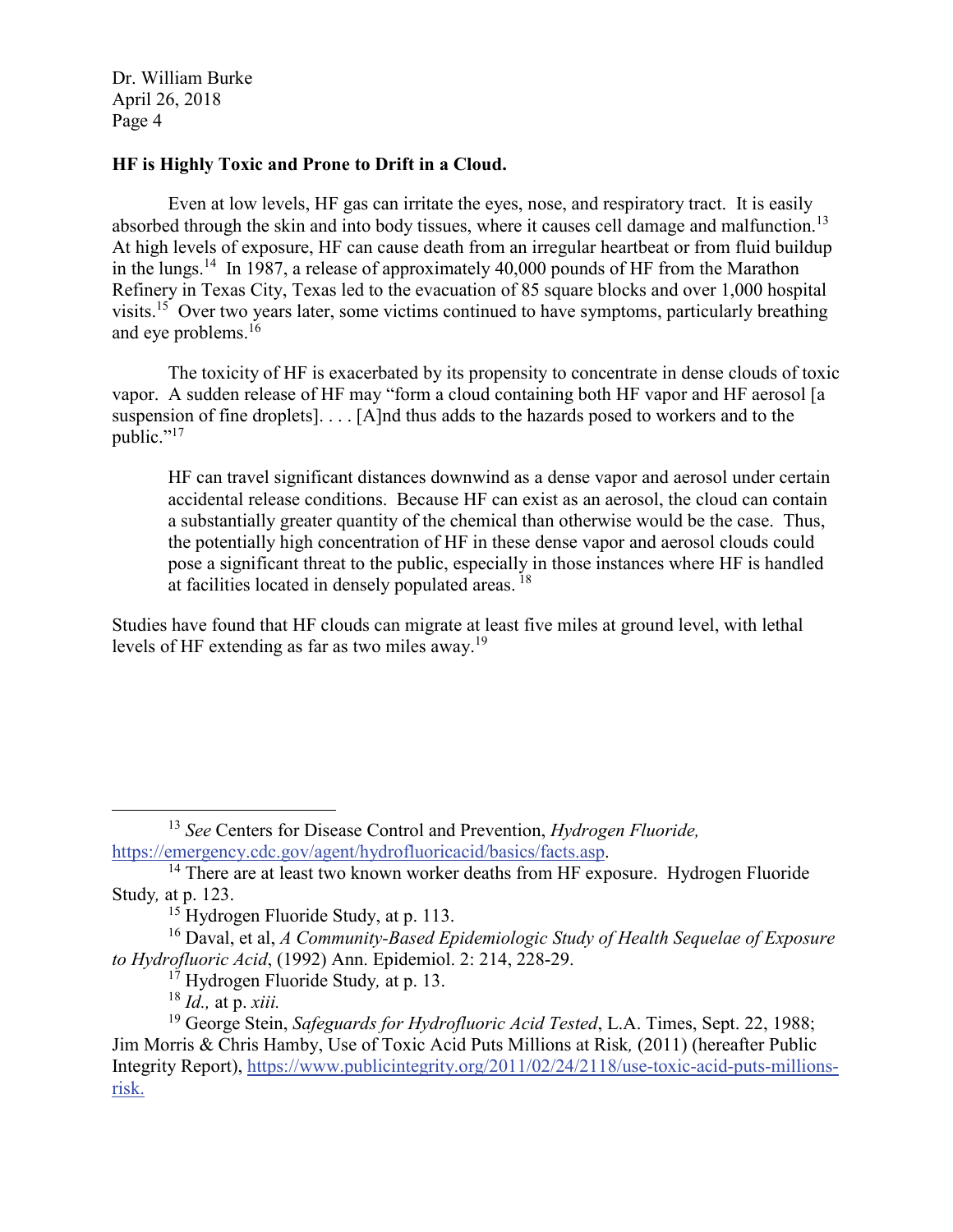## **There is Substantial Uncertainty About the Safety of Modified Hydrogen Fluoride.**

Both the Valero and Torrance refineries have converted their processes to use modified hydrogen fluoride (MHF).<sup>20</sup> MHF includes an additive intended to reduce the volatility of the HF. There remains great uncertainty, however, whether a sudden release of MHF could cause aerosol formation and the migration of a toxic cloud. Significantly, SCAQMD staff concluded that "the testing/modeling information provided by [the Torrance Refining Company] did not sufficiently demonstrate MHF would not flash atomize and form [a] dense HF cloud."<sup>21</sup> Likewise, in litigation related to the 2015 explosion at the Torrance Refinery, the U.S. CSB reported that "modified hydrofluoric acid is not widely used in the industry and few scientific studies show whether modified hydrofluoric acid is actually safer.<sup>"22</sup>

Compounding the scientific uncertainty about the release behavior of MHF is the continued failure of the Torrance Refinery operators to disclose full information about the consequences of a release of MHF. Specifically, after the 2015 explosion (when the refinery was owned by ExxonMobil), the U.S. CSB began an investigation into the cause of the explosion as well as the safety risks posed by the refinery's use of MHF. The U.S. CSB issued a set of subpoenas, including some seeking information about the safety of MHF. ExxonMobil, however, vigorously fought compliance with those subpoenas—even claiming that the U.S. CSB concocted "hyperbolic and frightening 'what if' scenarios"—rather than properly addressing the U.S. CSB's legitimate concerns about the possibility of catastrophic release had the debris damaged the tanks holding the MHF.<sup>23</sup> As the U.S. CSB stated in its investigation report, ExxonMobil "resisted CSB requests for safety information pertaining to the potential release of HF in the event the tanks were struck by explosion debris [and] continues to refuse to provide the CSB with information detailing safeguards to prevent or mitigate a release of HF*.* <sup>24</sup> And regarding MHF in particular, "CSB was not provided with documentation quantifying the resulting effect of the chemical additive on a potential HF release, and as such the CSB cannot comment on the effectiveness of this additive."25

<sup>&</sup>lt;sup>20</sup> Mobil Oil Company, which at the time owned the Torrance Refinery, agreed to the conversion in a judicial settlement with the City of Torrance. Ultramar, which still owned the Valero Refinery, agreed to the conversion in an agreement with SCAQMD.

<sup>&</sup>lt;sup>21</sup> SCAQMD Presentation, PR 1410 Working Group Meeting #4, Aug 2, 2017.

<sup>&</sup>lt;sup>22</sup> Memorandum of Points and Authorities in Support of United States' Petition to Enforce Administrative Subpoenas Issued by U.S. Chemical Safety and Hazard Investigation Board at 5, *United States v. Exxon Mobil,* No. 17-mc-66 (C.D.Cal 2017) , ECF No. 11 (*Exxon Mobil)*, citing Declaration of Mark Wingard, *Exxon Mobil,* ECF No. 10, ¶ 23.

 $^{23}$  Exxon Mobile Opposition to the United States' Petition to Enforce Administrative Subpoenas Issued by U.S. Chemical Safety and Hazard Investigation Board, 11-12, *Exxon Mobil, ECF No.* 19. The District Court granted ExxonMobil's petition to quash the HF-related subpoenas. The United States has appealed that decision*. Exxon Mobil,* ECF Nos. 33-34.

<sup>&</sup>lt;sup>24</sup> CSB Investigation Report, at p. 6-7.<br><sup>25</sup> *Id.*, at p. 6, n. 2.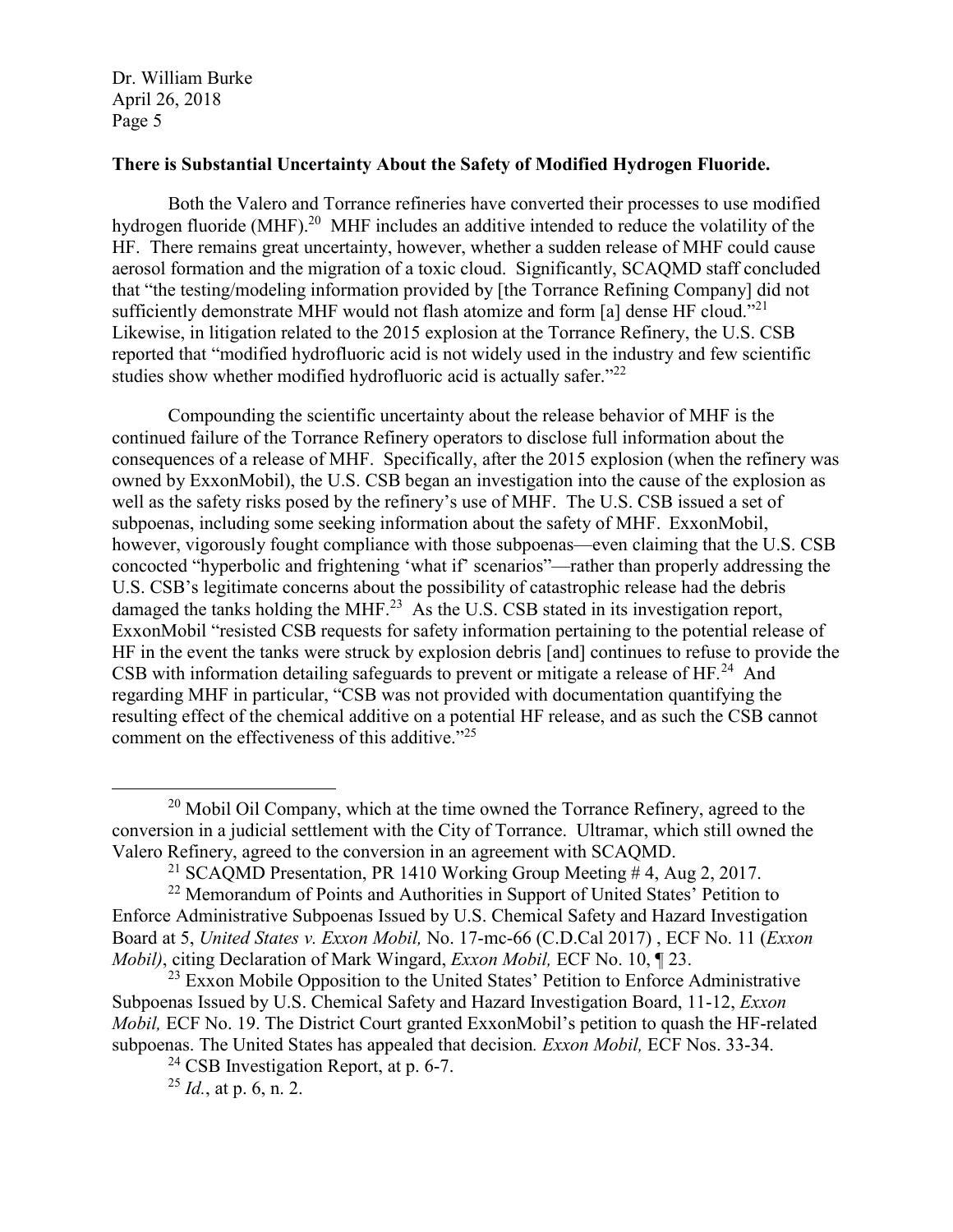# **An Inspection by U.S. EPA Found that the Torrance Refinery Lacks an Adequate Worst-Case Scenario Analysis**

In November 2016, the U.S. Environmental Protection Agency (U.S. EPA) inspected the Torrance Refinery (under its current ownership) for compliance with section  $112(r)$  of the Clean Air Act, which requires refineries and other users of large amounts of "extremely hazardous substances" to enact "risk management programs" to minimize the risk of accidental releases of hazardous compounds. 42 U.S.C. § 7412(r). U.S. EPA's resulting inspection report indicates that the Torrance facility was out of compliance with a number of process safety and offsite consequence analysis requirements.26 Notably, the refinery operators did not properly identify and analyze the potential "worst-case scenario" for an accidental release of  $HF<sup>27</sup>$  Although worst case scenarios are based on a "highly unlikely chain[] of events," U.S. EPA acknowledges that "such events may and indeed can happen."28 U.S. EPA's inspection found the refinery had underestimated the volume of HF in the acid settling tanks and improperly classified the pumping of MHF into the alkylation process as a "passive mitigation measure."<sup>29</sup>

Most disturbingly, U.S. EPA's inspection also concluded that Torrance Refining Company had no "clear basis" for its selection of 3.2 miles as maximum distance from the release where HF concentrations could exceed levels set based on the health effects the chemical could cause. Without an adequate worst-case analysis, SCAQMD and the neighboring disadvantaged communities cannot know the full extent of the potential harm that could be caused by a catastrophic event.<sup>30</sup>

In the face of these uncertainties, SCAQMD should adopt the most protective regulation possible to safeguard the public from the sudden release of this extremely hazardous chemical compound.

 $29 \text{ U.S. EPA}$ , Inspection Report, at 12-13. As mentioned above, chemical safety experts recognize a hierarchy of controls to prevent chemical accidents. Passive measures, those that provide a risk reduction benefit with no action required by personnel, are preferred to active measures because in an emergency, unpredictable circumstances may prevent refinery operators from taking action. Safer Technology, at pp. 2-3; California Interagency Working Group on Refinery Safety*,* Improving Public and Worker Safety at Oil Refineries, (2014) 28-29 (2014); Cal. Code Regs., tit. 19, §§ 2735.3, 2762.13. Inherent safety measures—using less hazardous chemicals—is the first choice. *Ibid.*

<sup>30</sup> *See also* Accidental Release Prevention Requirements: Risk Management Programs Under Clean Air Act Section 112(r)(7), 61 Fed. Reg. 31668, 31670 (Jun. 20, 1996) ("For example, today's rule requires covered sources to provide information about possible worst-case scenarios. EPA intends that officials and the public use this information to understand the chemical hazards in the community and then engage in a dialogue with industry to reduce risk.")

 <sup>26</sup> U.S. EPA, Inspection Report*,* at p. 11-16.

<sup>27</sup> *Id.*, at p. 12-14.

<sup>28</sup> U.S. EPA*,* Chemical Safety in Your Community: EPA's New Risk Management Program*,* (1999) p. 6.